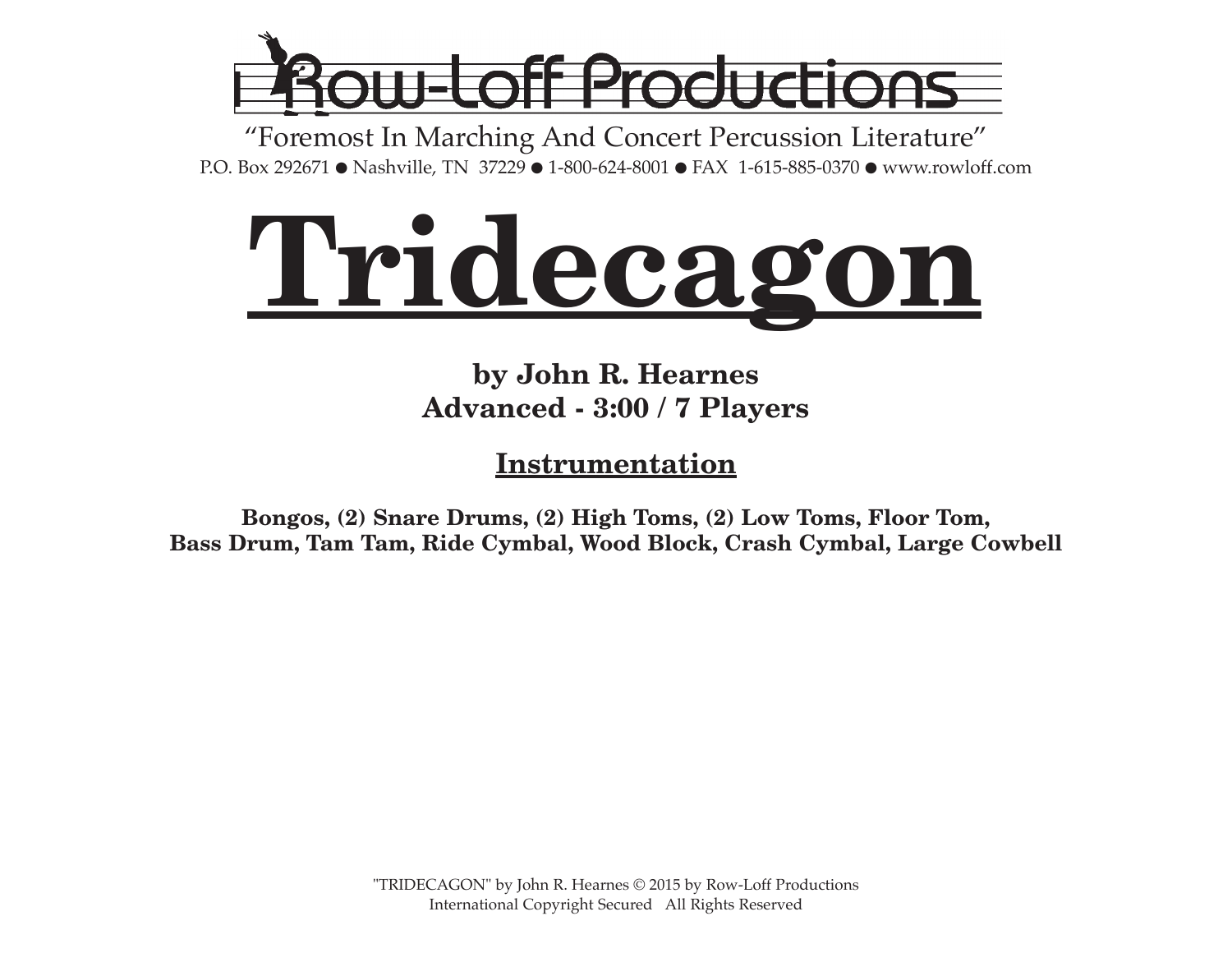#### **Performance Notes For Tridecagon**

*Tridecagon* is a piece based on the number 13 as its namesake is a shape with 13 sides and angles. The piece has sections in 13/8, sections that add up to  $13/4$  ( $4/4 + 4/4 + 5/4$ ), and a few hidden 13s (note groupings of 1 and 3). The overall piece was inspired by taiko drumming from Japan.

#### **HOW TO PLAY IN 13/8**

Don't get a case of triskaidekaphobia. Although it may seem complicated, the 13/8 sections have grooves that are easy to feel once the players get used to the groupings within each measure, mainly groups of 3 and 2. For example, the 13/8 in the first section of the piece is broken into 3+2+2+3+3 (the two 2s can also be thought of as one group of slow 2 or as a group of 4). The groupings are listed on the score and parts. How to count the section is up to the individual player. Some suggestions are:



Later in the piece (m. 9, m. 50), the  $13/8$  groove changes to  $3+3+3+2+2$ :



There is also one instance of  $2+2+2+2+2+3$  (mm. 36-37) which can be counted:



Again, how a section is counted is not as important as finding a way that works so each player can feel the groove and play his or her part correctly.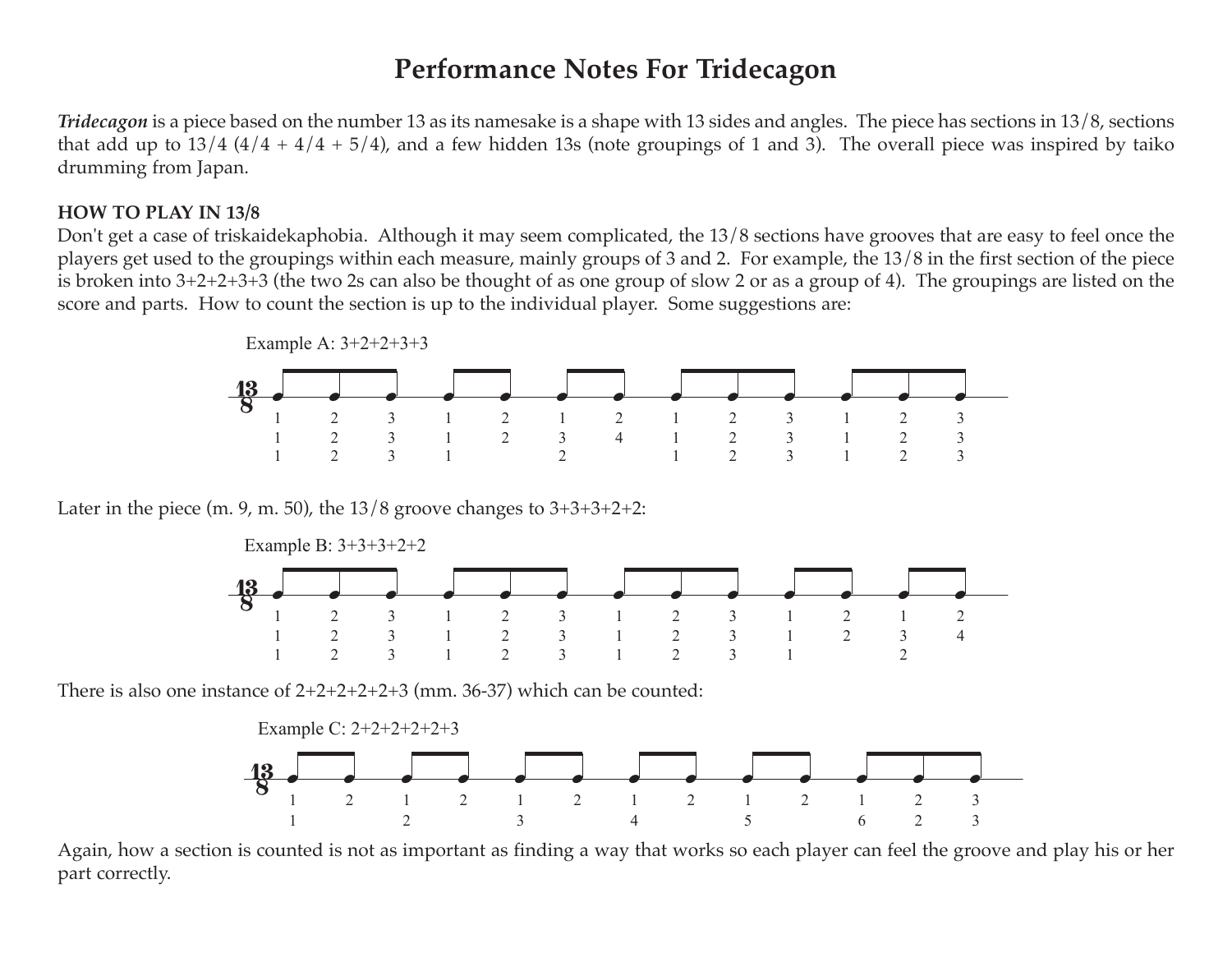#### **- performance notes continued -**

For the conductor, I would suggest conducting the groupings in a pattern of 5 (**1** 2 3 **1** 2 **1** 2 **1** 2 3 **1** 2 3). Change the pattern as the subdivision changes.

The tempo is marked at  $\Box$  = 112 - 120. Obviously a metronome cannot be set to this tempo and played along with as there are groupings of 2 as well as 3 inside each measure. However, this should give the players an idea for starting the piece.

If you have access to a digital metronome that allows it, the tempo can be set at  $J=336$  - 360 to give the eighth note subdivision.

#### **OPTIONAL 2 PLAYERS**

The floor tom and bass drum parts can be doubled if desired. If the bass drum part is doubled, only one player needs to cover the tam tam part.

#### **SOUNDS**

**Shells** - Taiko drumming involves hitting the shells--which on taiko drums are thick, wooden shells--to get a staccato *crack* sound. For the snares and toms, try to get as close to the taiko sound as possible. Use both hands where practical to increase volume.

If a director does not want to have performers hitting the shells with sticks, those parts can be moved to the rim, or the players can get creative in *finding something to strike that duplicates the shell sound.*

**Cymbals** - The cymbal part can be played either on two separate cymbals (a ride and a crash) or on a large cymbal that can be used both for crashing and riding. If using one cymbal, ride patterns should be played somewhere between the middle and the bell of the cymbal for an articulate sound. For crashing, drop the shoulder of the stick down to the edge of the cymbal.

**Stick Choices** - The bongos should be played with sticks where the tips are wrapped in rubber or rubber bands to take just a little edge out of the sound (Innovative Percussion sells a product that works great: RPT-1). The snares and high and low toms can be played with standard drum sticks. The floor tom can be played with the mallet end of a Multi-Stick (IP-5AM) to combine a good attack with the warmth of the tom. The bass drum should be played with marching bass drum mallets, those that are large enough to create a rich, full bass sound but small enough to allow the hands to move freely on the faster patterns.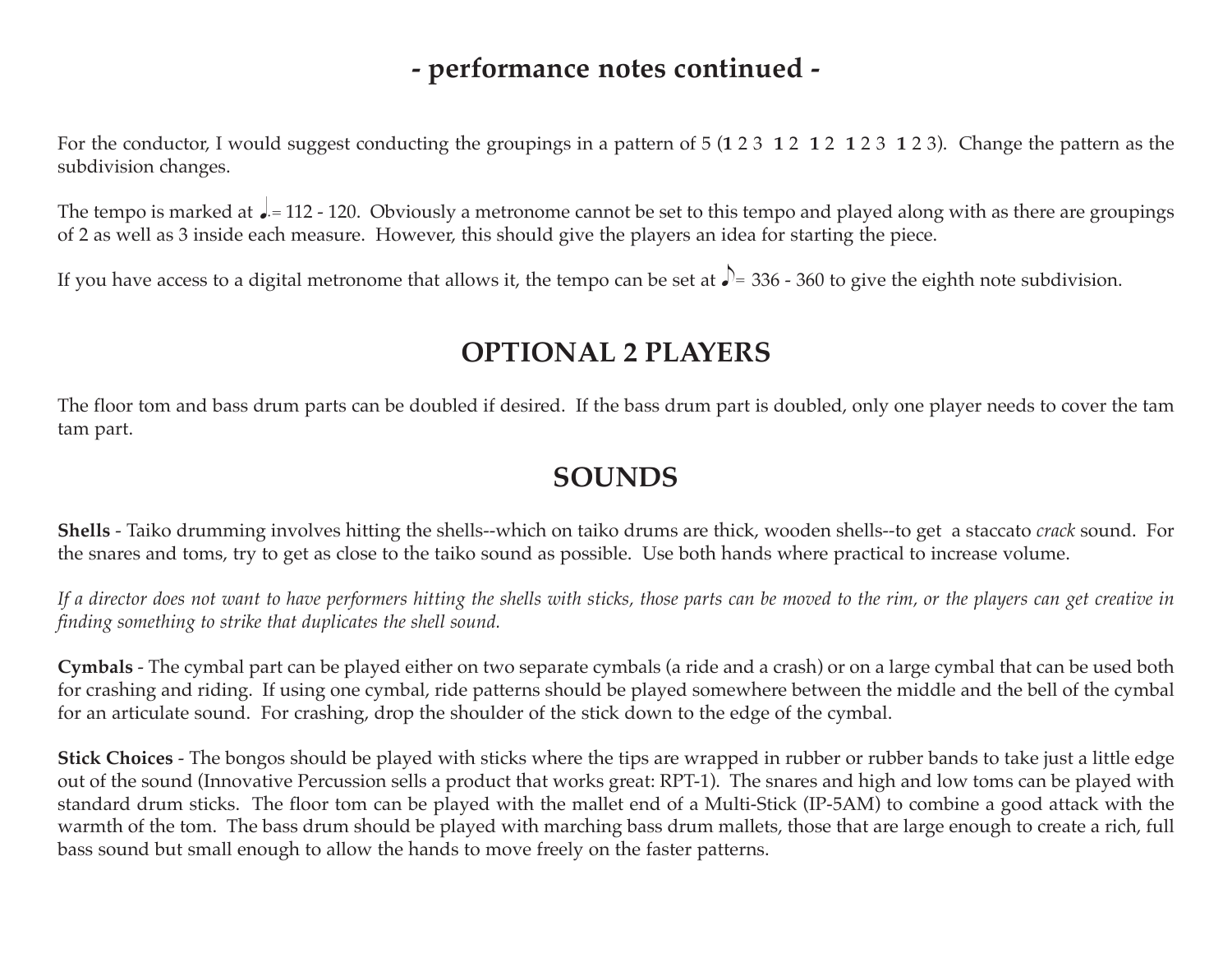

"TRIDECAGON" by John R. Hearnes © 2015 by Row-Loff Productions International Copyright Secured All Rights Reserved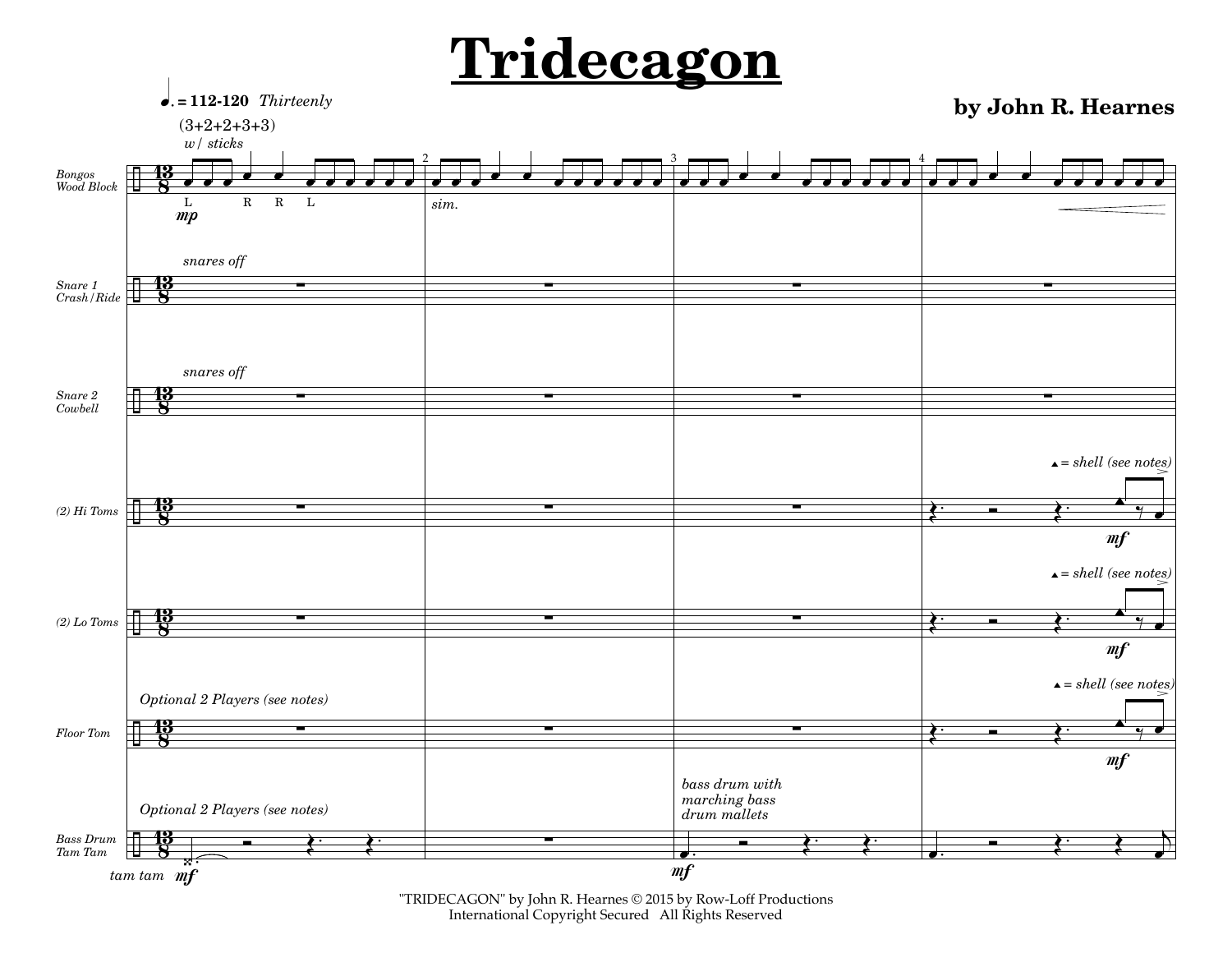pg. 2



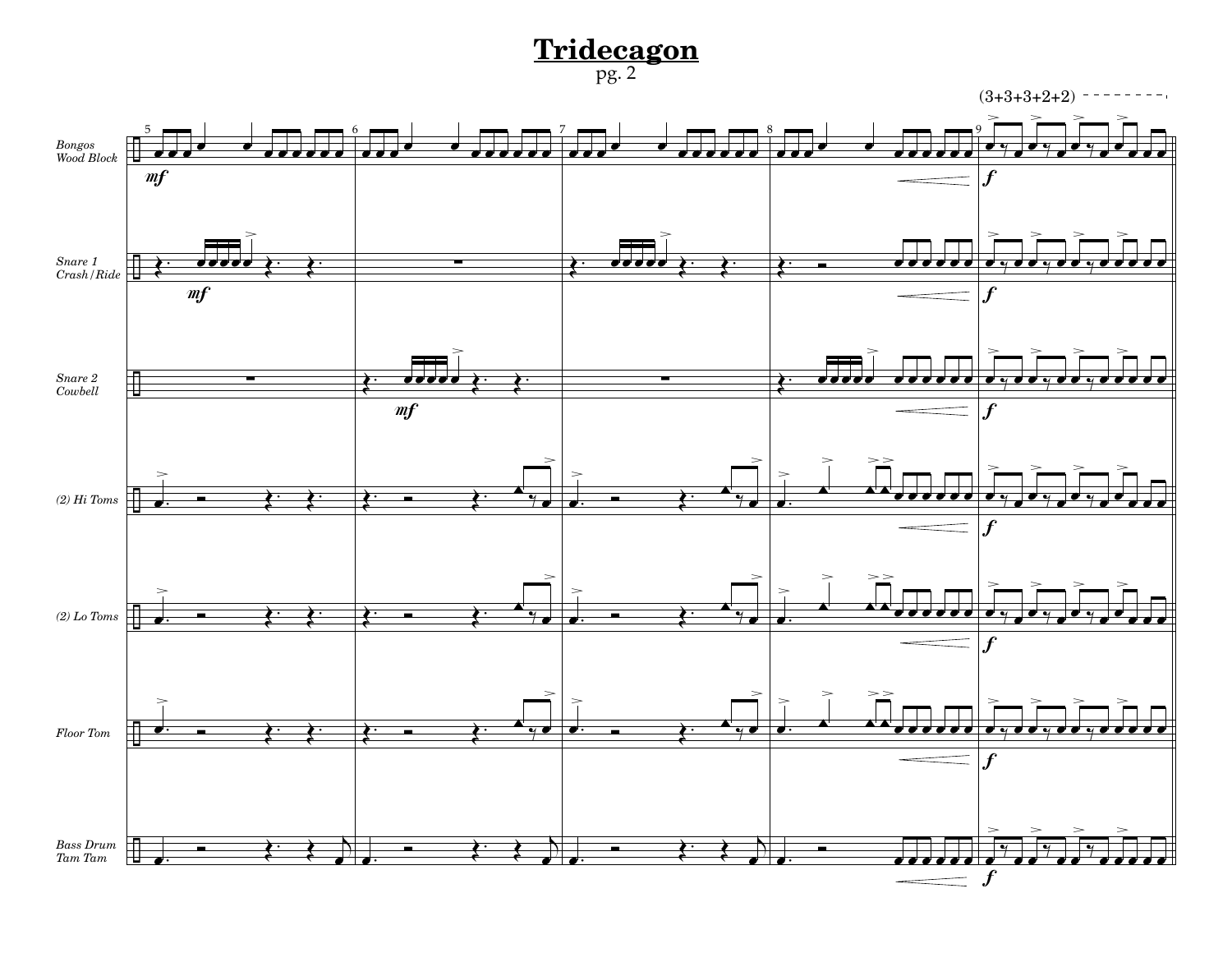# $\frac{\mathbf{Tridecagon}}{\text{pg. 3}}$

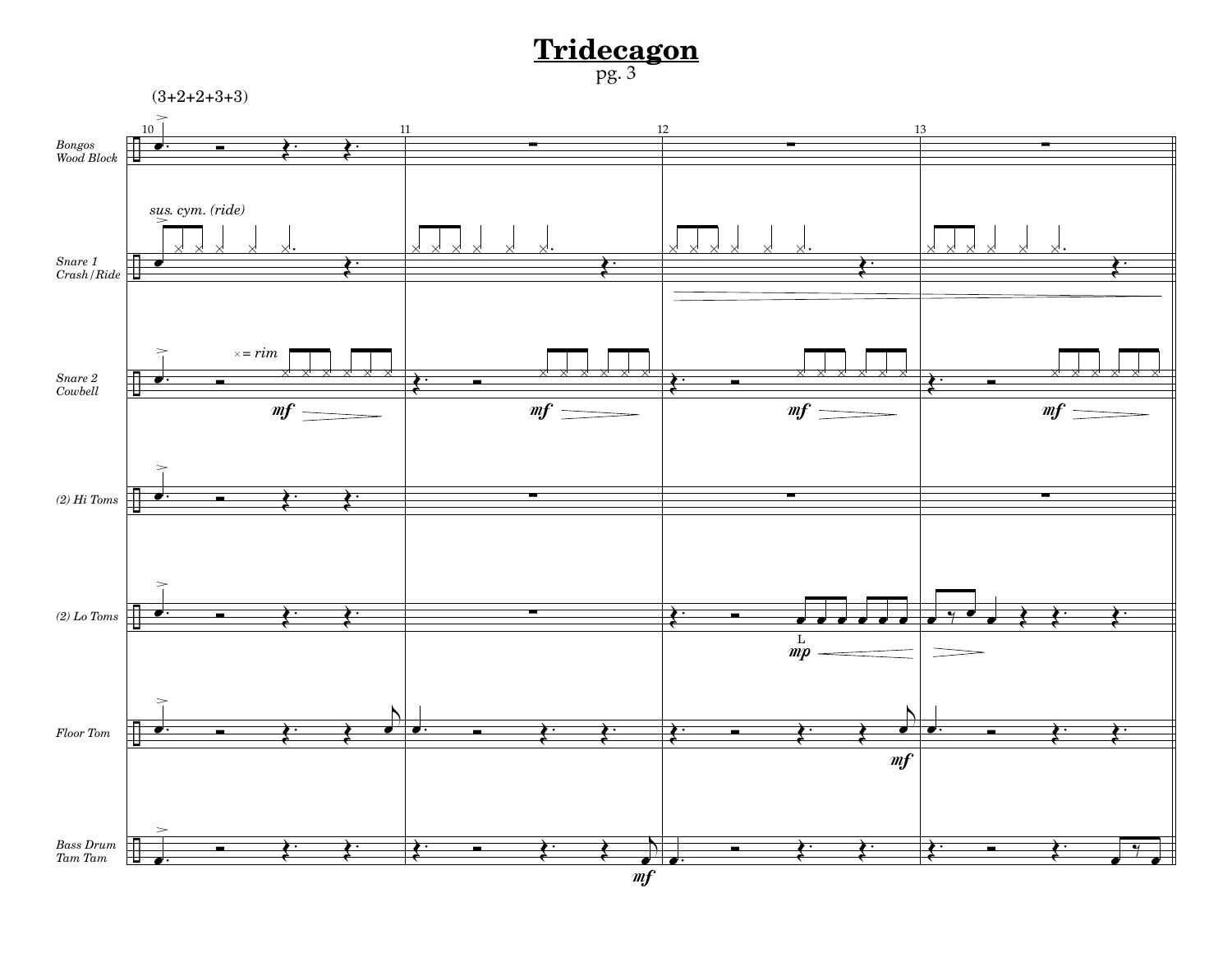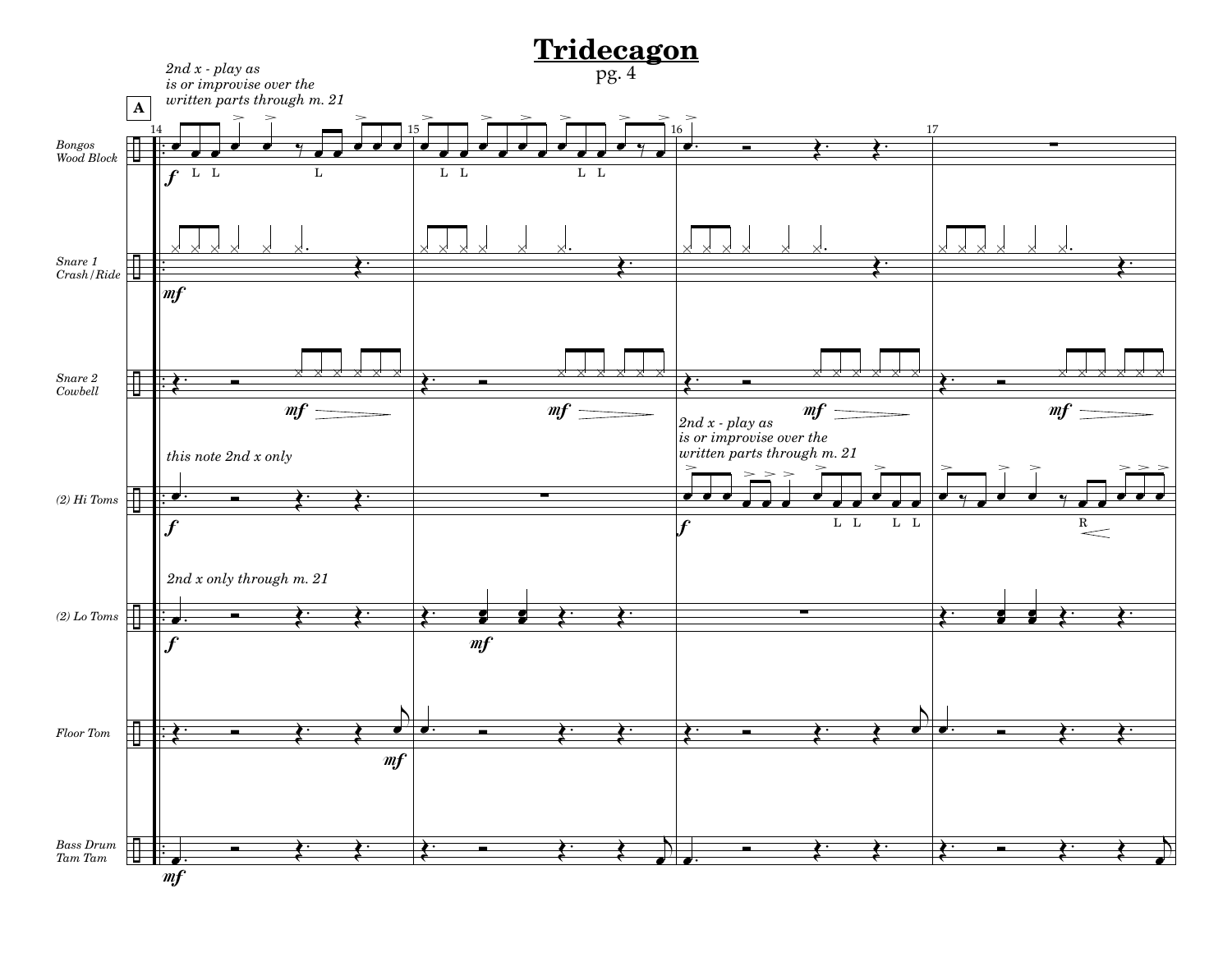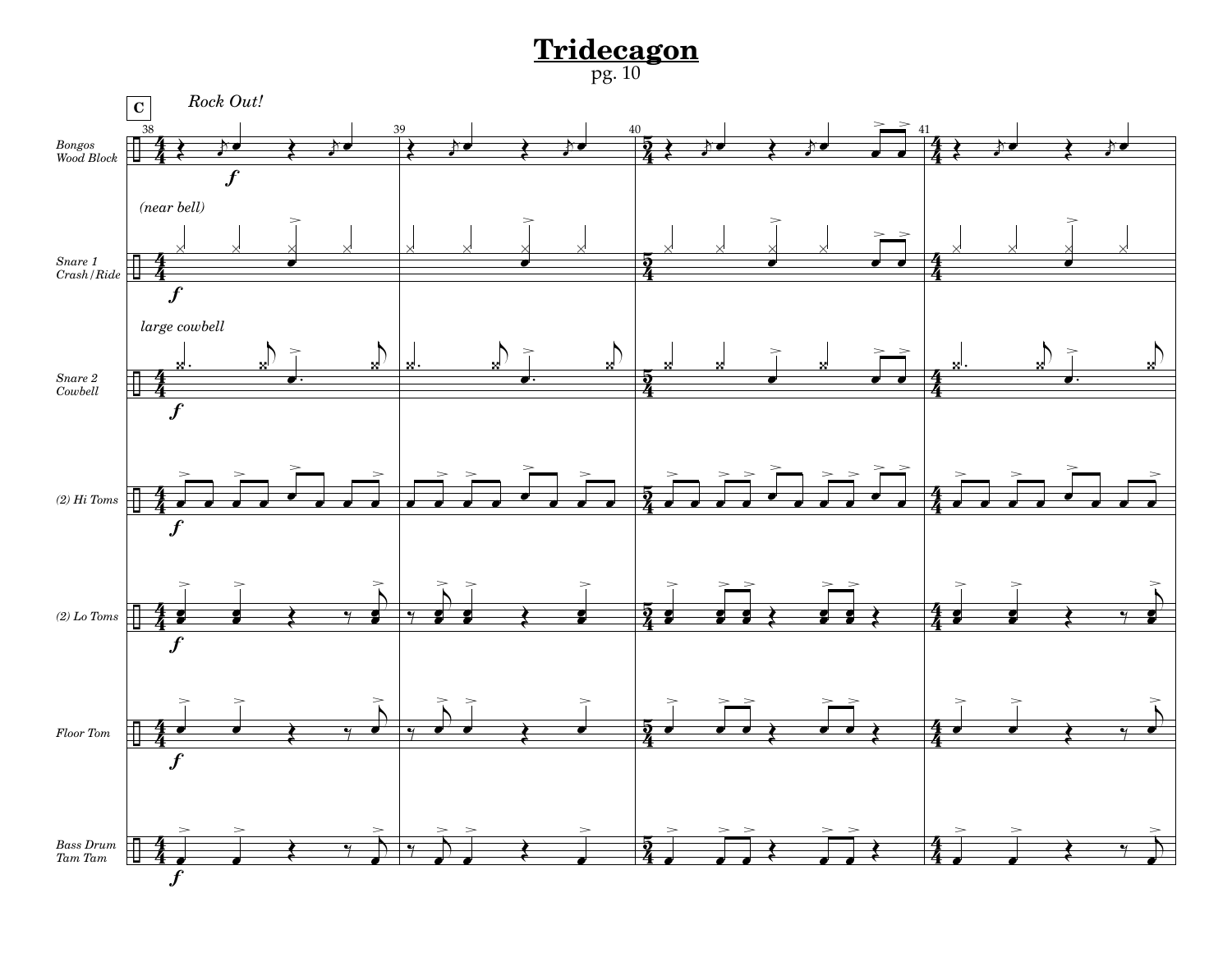**Tridecagon** pg. 11

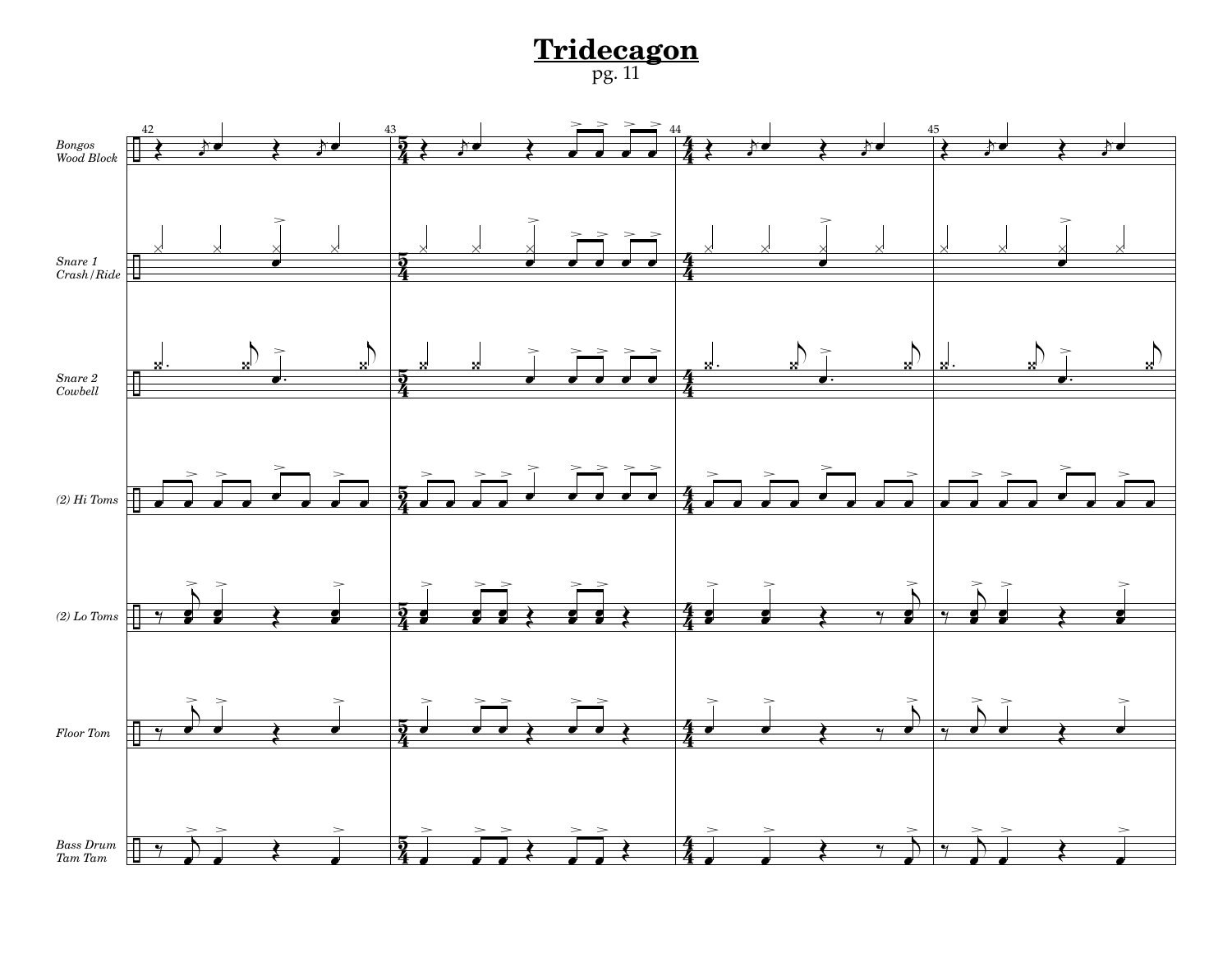**Tridecagon** pg. 12